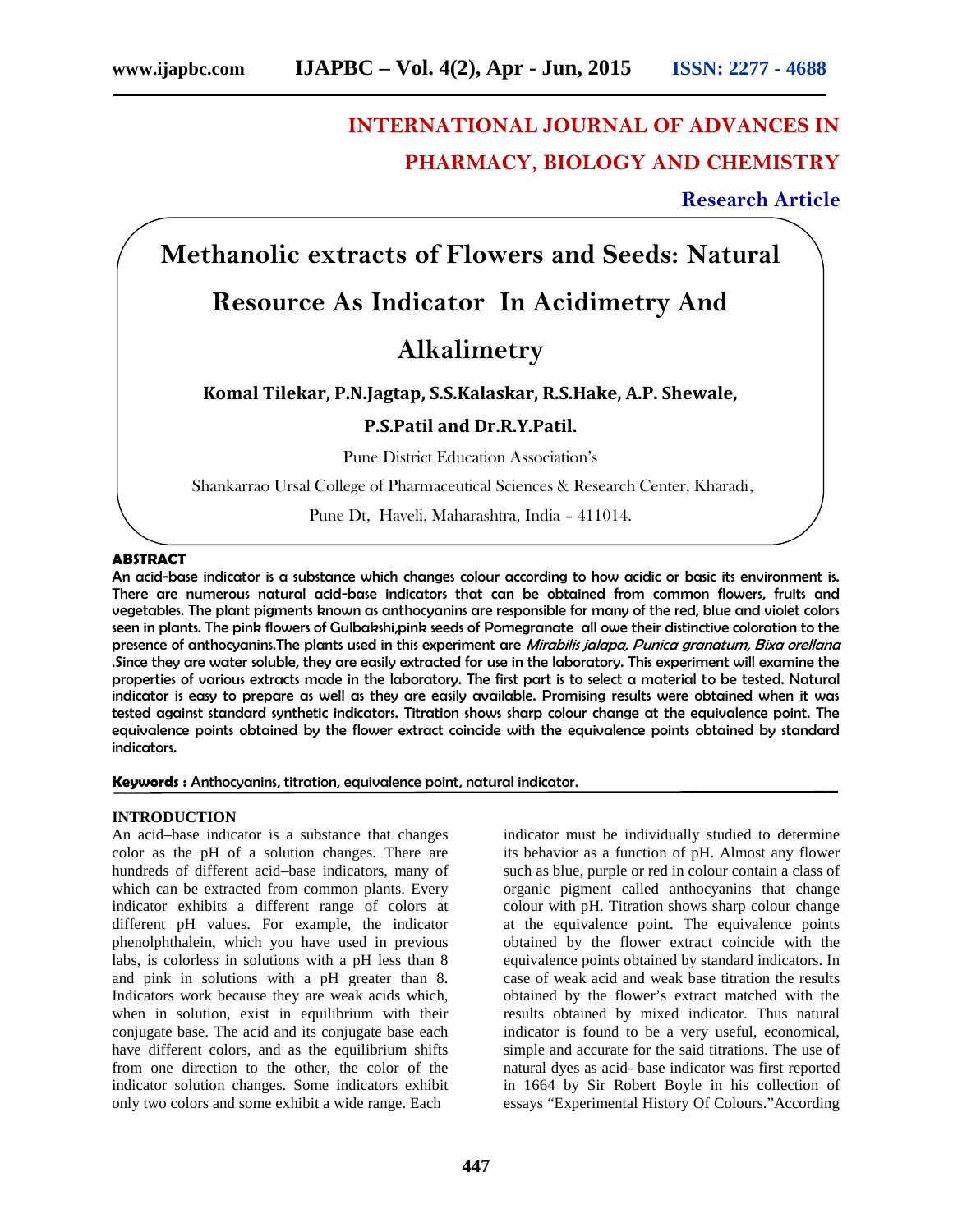to Mendham (2004) the term titrimetric analysis refer to quantitative chemical analysis carried out by determining the volume of solution of accurately known concentration which is required to react quantitatively with a measured volume of a solution of the substance to be determined. The addition is made until reaction is

complete. This is called the end point or equivalence point of the reaction. The end point is detected by or black in color. using a chemical compound known as an indicator. This indicator may be used internally or externally. Many acid base titration themselves indicate the end point of the reaction<sup>1</sup>.

#### **MIRABILIS JALAPA:**



**Fig No.1-** mirabilis jalapa

## **Scientific classification:**

| <b>Kingdom</b>  | : Plantae                 |
|-----------------|---------------------------|
|                 | Sub kingdom: Trcheobionta |
| <b>Division</b> | : Angiosperms             |
| <b>Class</b>    | : Dicotyledons            |
| Sub class       | : Caryophylidae           |
| Order           | : Caryophyllales          |
| <b>Family</b>   | : Nyctaginaceae           |
| Genus           | : Mirabilis               |
| <b>Species</b>  | : M. Jalapa               |

It is a perennial herb or under shrub. An erect herb to 50-100 cm high, native of peru but now dispersed throughout tropics. It is a popular ornamental plant grows worldwide for the beauty of its flowers which can be white, red, pink, purple or multi colored $10$ .

*Mirabilis Jalapa .L.* is the herbaceous plant are erect and spreading, 2-3ft (0.6-0.9m) tall and just as wide. They have numerous branches and opposite, pointed leaves, coriaceous obovoid fruits and prominent tuberous roots, planted as an ornamental plant. The leaves are opposite measuring 3.5-7.5 cm wide, 2-4 in (5-10 cm) long, unequal, ovate to sub cordate. Flowers are tubular, cluster, funnel-shaped, simple or double, fragrant, white, yellow, pink or purple. .Flowers in group of three flowers with five green bracteoles, surrounding the perianth, usually yellow crimson, white or variegated and opening in the evening. Perianth lobes five, gamophyllus, stamens five with unequal filaments. Carpel one, unilocular, superior ovary with a single ovule, a nectariferous disc surrounds the ovary. Fruit achene surrounded by

a leathery, ribbed, persistant perianth . The selfcompatible, perfect flowers each have 5-6 stamens and a single-ovulate ovary. An individual flower opens for one night in the early evening, the exact time depending on temperature and relative humidity, and closely the next morning. An individual plant produces between 25 and 75 flowers in one flowering seasons .The seeds are olive, brown The root system of *Mirabilis Jalapa. L.* consists of a fairly thickened and tuberous up to 1mm high, stem swollen at nodes. Chemical analysis showed the presence of alkaloids, flavonoids, phenols, steroids , triterpenes, glycosides, tannins, saponins and lignins. Flowers mainly contain flavonoids and anthocyanins<sup>2</sup>. Chemical analysis showed the presences of alkaloids, flavonoids , phenols, steroids , triterpenes, glycosides, tannins, saponins and lignins. Better image analysis elucidation of compounds are visualized from TLC are alanine, arabinose, campesterol, daucosterol and dopamine, d-glucan, hexacon-1-ol, indicaxanthin, isobetanin, 6-methoxyboeravinone, Cmethylabronisoflavones, miraxanthins, n dotriacontane, nnonacosane, n-pentacosane, ntriacontane. Flowers mainly contain flavonoids, anthocyanins. A number of active compounds were extracted from different organs of MJ, including ribosome-in activating protein(RIP) associated with anti-viral activity, anti-fungal phenolic compounds, anti microbial peptides and rotenoids showing inhibition of HIV-1 reverse transcriptase, further isolation of active components is under  $\frac{1}{2}$  progress<sup>11</sup>.

#### **POMEGRANATE:**

The fruits of *Punica granatum* L. (Punicaceae), the pomegranate, are used to treat acidosis, dysentery, microbial infections, diarrhoea, helminthiasis, haemorrhage and respiratory pathologies have also reported popular use of the pomegranate plant in the treatment of respiratory disease. *Punica granatum* would appear to have interesting anti-viral activity. Extracts have been shown to be effective against the herpes virus and hydroalcoholic extracts of whole fruits have exhibited high activity against the influenza virus. Phytochemically the plant has been attributed to contain punicalagin, punicalin, strictinin and

Granatin<sup>9</sup> . Two new ellagitannins, diellagic acid rhamnosyl glucopyranoside and 5- Ogalloylpunicacortein-D were isolated and characterized together with four known tannin metabolites, punicacortein D, punicalin, punicalagin and  $2$ -O-galloylpunicalin<sup>8</sup>. It also contains flavonoids, antioxidants and anthocyanins as well. The intention behind this study is simply to bring in market the use of plant pigments and to increase the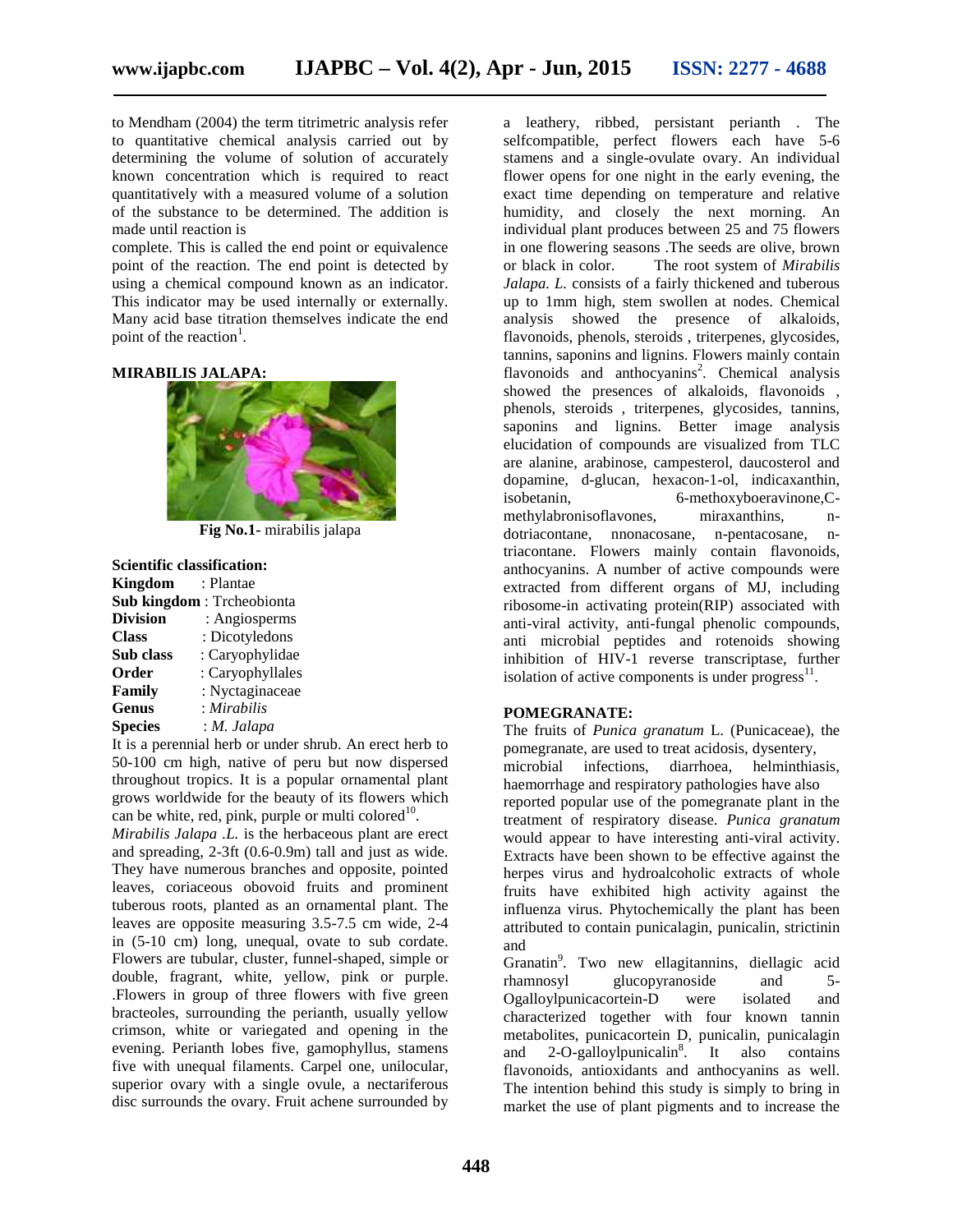wealth of traditional medicinal system of India which is mostly plant based and to help farmers regarding cultivation, collection of plants as well as to industry regarding preparation of above indicators. Titrate and Titrant with indicator shows sharp and intense color changes at the equivalence point that is at neutralization<sup>7</sup>. Therefore the objective of this work was to explore the indicator activity of methanolic fruit extract of *Punica granatum*<sup>3</sup> .

#### **SHENDRI:**

*Bixa orellana*, also known as achiote or annatto, is a plant belonging to the Bixaceae family. The dye extracted from the pericarp of *B.orellana* seeds is widely used in the food industry to replace synthetic dyes because of its lower cost and lack of toxicity. Phytochemical studies of extracts from different parts of *B. Orellana* showed the presence of steroidal compounds, flavonoids,carotenoids and isoprenoids such as geranylgeraniol, farnesylacetone, geranylgeranyl octadecanoate and tocotrienol<sup>5</sup>. As a dye Achiote (*Bixa orellana*) has been traditionally used for face and body painting<sup>12</sup>. In India also it is popular as Dhobi dye' used by some communities (washerman) to mark the clothes while washing. In the Philippines, the red pulp from the seeds is used in the polish for russet leather<sup>13</sup>. Annatto has remarkable affinity for both the protein fibres. Pre application of ferrous sulfate on wool and silk followed by dyeing with annatto produces most balanced improvements in colour uptake, light and wash fastness and colour retention on repeated washing of such protein  $fibres<sup>14</sup>$ . Annatto oil is an emollient, and its high carotenoid content provides antioxidant benefits on body care products, while adding a rich, sunny colour to creams, lotions, and shampoos. Similarly annatto paste filters out the ultraviolet rays of sunlight, thereby protecting the skin from excessive sunburn. Dyes for lipstick are also obtained from *Bixa orellana* L. hence, the name lipstick tree<sup>15</sup>. Annatto is one of the oldest safe dyes known to humans and is extensively used by food industries as a natural food grade colourant. Formulations of annatto extract are made to impart orange-yellow colour shades to processed foods<sup>16</sup>. Annatto is commonly used as a colouring agent for pharmaceutical ointments and plasters (Natural Standard Professional Monograph, 2011). It has been used in direct compression tablet coating and oral liquid drugs<sup>17</sup>.

#### **MATERIAL AND METHODS**

#### **Collection of Plant material**

Fresh petals of **GULBAKSHI** flower & seeds of **POMEGRANATE** & **SHENDRI** were collected

from local market. Natural indicator can be isolated from these plants.

#### **Reagents:**

- 1. Hydrochloric Acid (HCl)
- 2. Sodium Hydroxide (NaOH)
- 3. Acetic Acid(CH3COOH)
- 4. Ammonium hydroxide (NH4OH)
- 5. Phenolphthalein
- 6. Methyl Orange
- 7. Sodium Carbonate
- 8. Potassium Hydrogen Phthalate
- 9. Oxalic acid
- 10. Methanol

#### **Preparation of extracts**:

Flowers & seeds were cleaned by distilled water and petals & seeds of these plants were grinded into wet mass by triturating the mixture in the mortar & pestle. Add 50 ml of methanol & keep it for 48 hours.The resulting solution was filtered through muslin cloth. The resulted methanolic extract was further used as natural indicator for acidimetry and alkalimetry. The extract was preserved in light closed container and stored away from direct sunlight.

#### **EXPERIMENTAL PROCUDURE:**

#### **To Observe Colour Intensity In An Increasing Order In Water:**

- 1. 15 test tubes were taken and aranged them serially.
- 2. 0.1 , 0.2 , 0.3 ,0.4 ,0.5 gm triturated petals of GULBAKSHI & seeds of POMEGRANATE and SHENDRI was added into each of the test tubes containing 5ml of water.
- 3. The mixture was allowed to stand still for 30 min.
- 4. The colour of each test tube was observed visually.

#### **To Observe Colour Change According To pH:**

- 1. 7 test tubes were taken for each plant.
- 2. The pH of the solutions containing in each of the test tube was 2,4,6,7,8,10,12 respectively.
- 3. The first 3 test tubes contained acidic solution of  $0.1N$  HCl, whereas the  $4<sup>th</sup>$  test tube contained neutral solution while the last 3 test tubes contained alkaline solution of 0.1N NaOH
- 4. 0.1gm of the triturated petals of GULBAKSHI , seeds of POMEGRANATE & SHENDRI was added in each of the test tube.
- 5. The colour change was observed.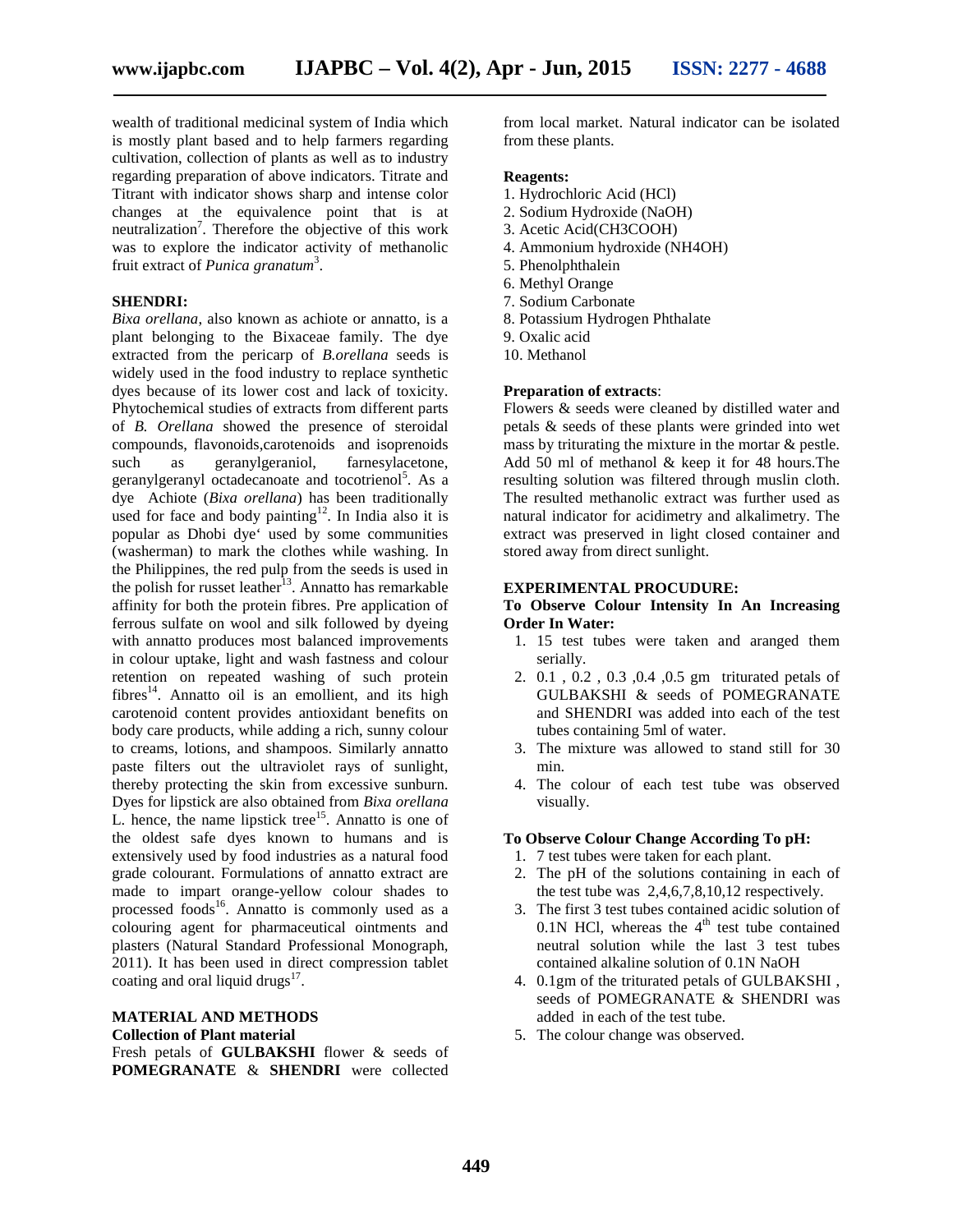

**Fig 2**

Annatto yielding *Bixa orellana* plant. **A:** Whole plant; **B:** Flower; **C:** Fruit bunch; **D:** Dehiscenced fruit; **E:** *Bixa* seeds and  $\mathbf{F}$ : *Bixa* powder<sup>4</sup>

## **STANDARDISATION<sup>6</sup>:**

### **1) 0.1N HCL**

1. About 0.1 gm(100 mg) of  $Na<sub>2</sub>CO<sub>3</sub>$  was accurately weighed by transfer method.

2 .Then it was transfered into conical flask and was dissolved in about 25 ml of distilled water.

3. 2-3 drops of methanolic extract of gulbakshi flower were added as an indicator instead of methyl orange.

4. The solution in the conical flask was titrated with 0.1N HCl until a permanent pink colour is produced.

#### **2) 0.1N NaOH**

1. About 0.2 gm of potassium hydrogen phthalate was weighed accurately by transfer method.

2. It was dissolved in 30ml of carbon dioxide free water in conical flask.

3.2-3 drops of methanolic extract of gulbakshi flower were added as an indicator instead of phenolphthalein and titrated with 0.1N NaOH solution until a permanent brown colour is produced.

### **RESULTS AND DISCUSSION**

The flower seeds were screened for its use as an indicator in acid base titration and the results were compared with the results obtained by standard indicators phenolphthlein and methyl orange . The titrations of strong acid with strong base (HCl & NaOH), strong acid with weak base (HCl &

NH4OH), weak acid with strong base (CH3COOH & NaOH), and weak acid with weak base(CH3COOH and NH4OH) were carried out using standard indicators and floral extract. These having coloring matter flavonoids, anthocyanins and these are pH sensitive. The pomegranet extract was screened for its use as an acidimetry indicator in acidimetry titration and the result of this screening compared with the result obtained by standard indicator methyl orange for strong acid v/s weak base (H2SO4 and NaHCO3). The methanolic or aqueous extract of Bixa orellana has been found to have diuretic, anti diabetic activities etc. But does not show any specific colour change in various pH medium.

Figures 3,4,5,6 represents the colour intensity in an increasing order after addition of triturated flower petals as 0.1,0.2,0.3,0.4,0.5,0.6 gm in each of the test tubes containing 5 ml of water from left to right.

Figures 7,8,9 represents the colour change according to pH 2,4,6,7,8,10,12 from left to right of the methanolic extract of gulbakshi flower.

Figures 10,11 represent the colour intensity in an increasing order after addition of triturated flower petals as 0.1,0.2,0.3,0.4,0.5,0.6 gm in each of the test tubes containing 5 ml of water from right to left.

Figures 12 and 13 represents the colour change according to pH 2,4,6,7,8,10,12 from left to right of the methanolic extract of pomegranate seeds.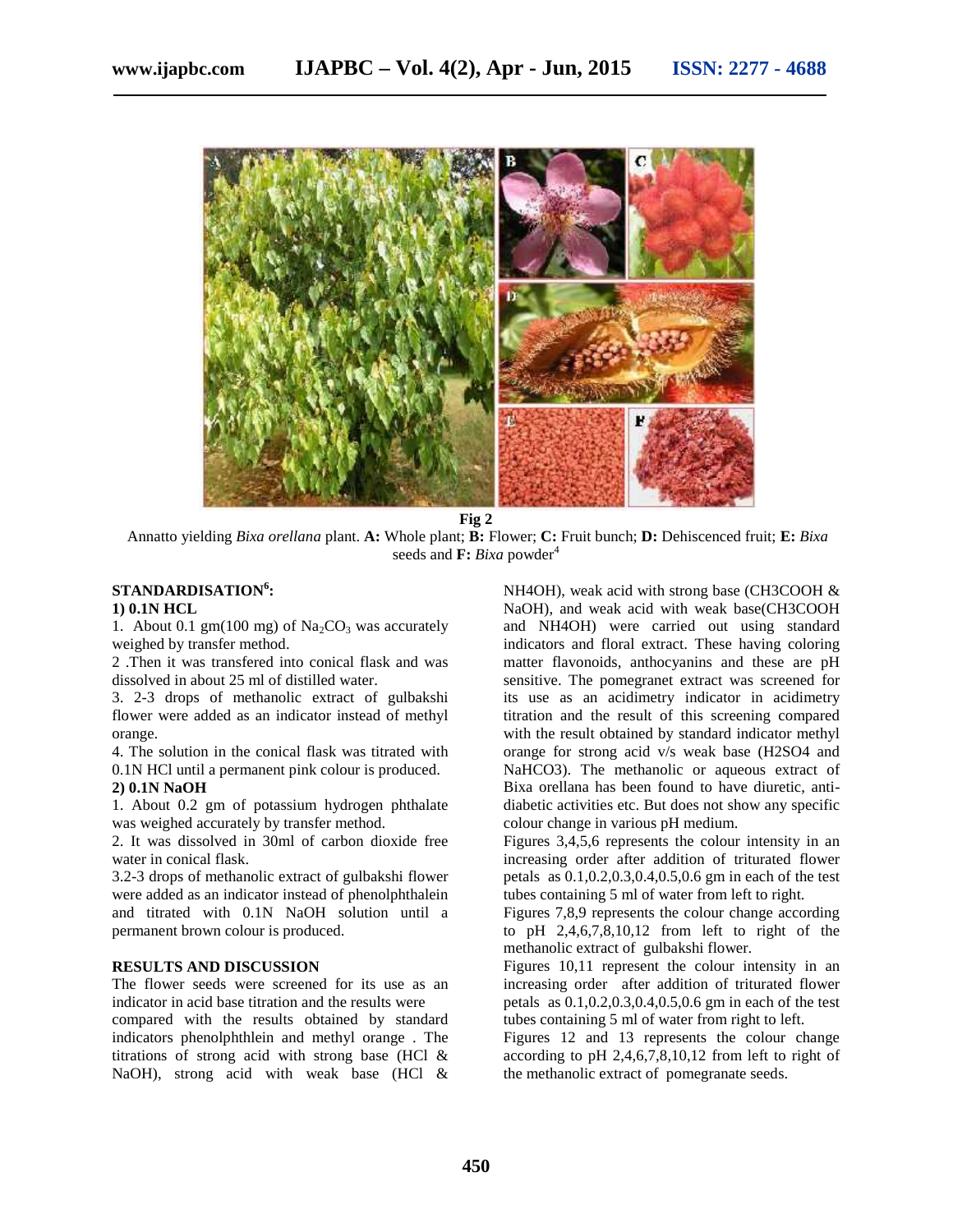| ODSER VATION TADLE FOR GULDARSIII I ETALS |                |               |  |
|-------------------------------------------|----------------|---------------|--|
| $_{\rm p}$ H                              | <b>COLOUR</b>  | <b>NATURE</b> |  |
| $\overline{c}$                            | Slightly pink  | Acidic        |  |
| 4                                         | Light pink     | Acidic        |  |
| 6                                         | Dark pink      | Acidic        |  |
| 7                                         | No change      | Neutral       |  |
| 8                                         | Slightly brown | Alkaline      |  |
| 10                                        | Light brown    | Alkaline      |  |
| 12                                        | Dark brown     | Alkaline      |  |

## **OBSERVATION TABLE FOR GULBAKSHI PETALS**

#### **OBSERVATION TABLE FOR POMEGRANATE SEEDS SEEDS**

| $_{\rm P}$ H | <b>COLOUR</b> | <b>NATURE</b> |
|--------------|---------------|---------------|
| 2            | Light Orange  | Acidic        |
| 4            | Dark Orange   | Acidic        |
| 6            | Dark Brown    | Acidic        |
| 8            | Light Brown   | Alkaline      |
| 10           | Light Brown   | Alkaline      |
| 12           | Light Brown   | Alkaline      |



**Fig 3** Change in colour intensity according to concentration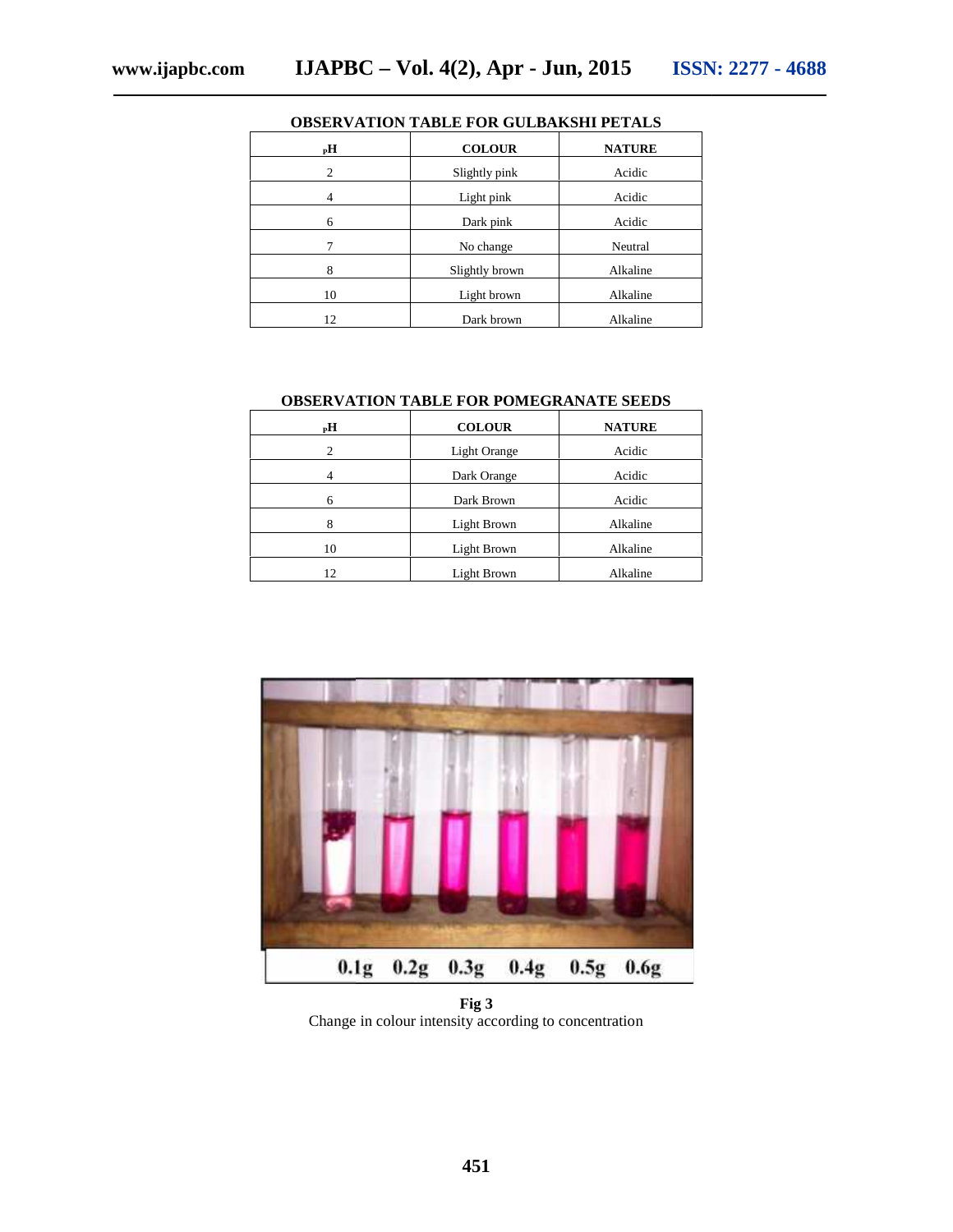

 $0.1g$ 0.2g 0.3g 0.4g 0.5g 0.6g **Fig 4**

Change in colour intensity according to concentration



**Fig 5** Change in colour intensity according to concentration



**Fig 6** Change in colour intensity according to concentration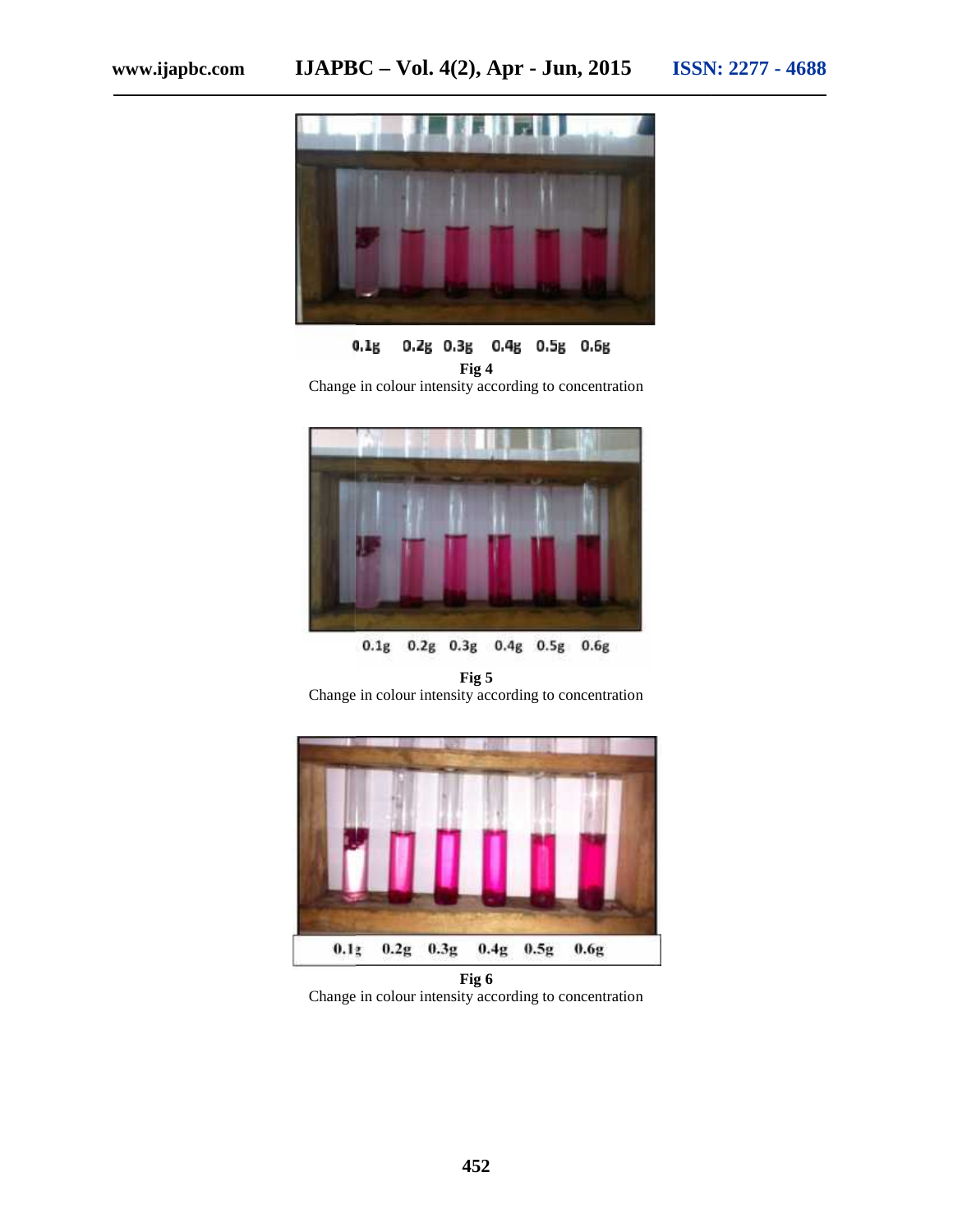

pH:2 4 7 8 10 12 6 Neutral Acidic Basic

**Fig 7** Colour change according to pH



**Fig 8** Colour change according to pH



**Fig 9** Colour change according to pH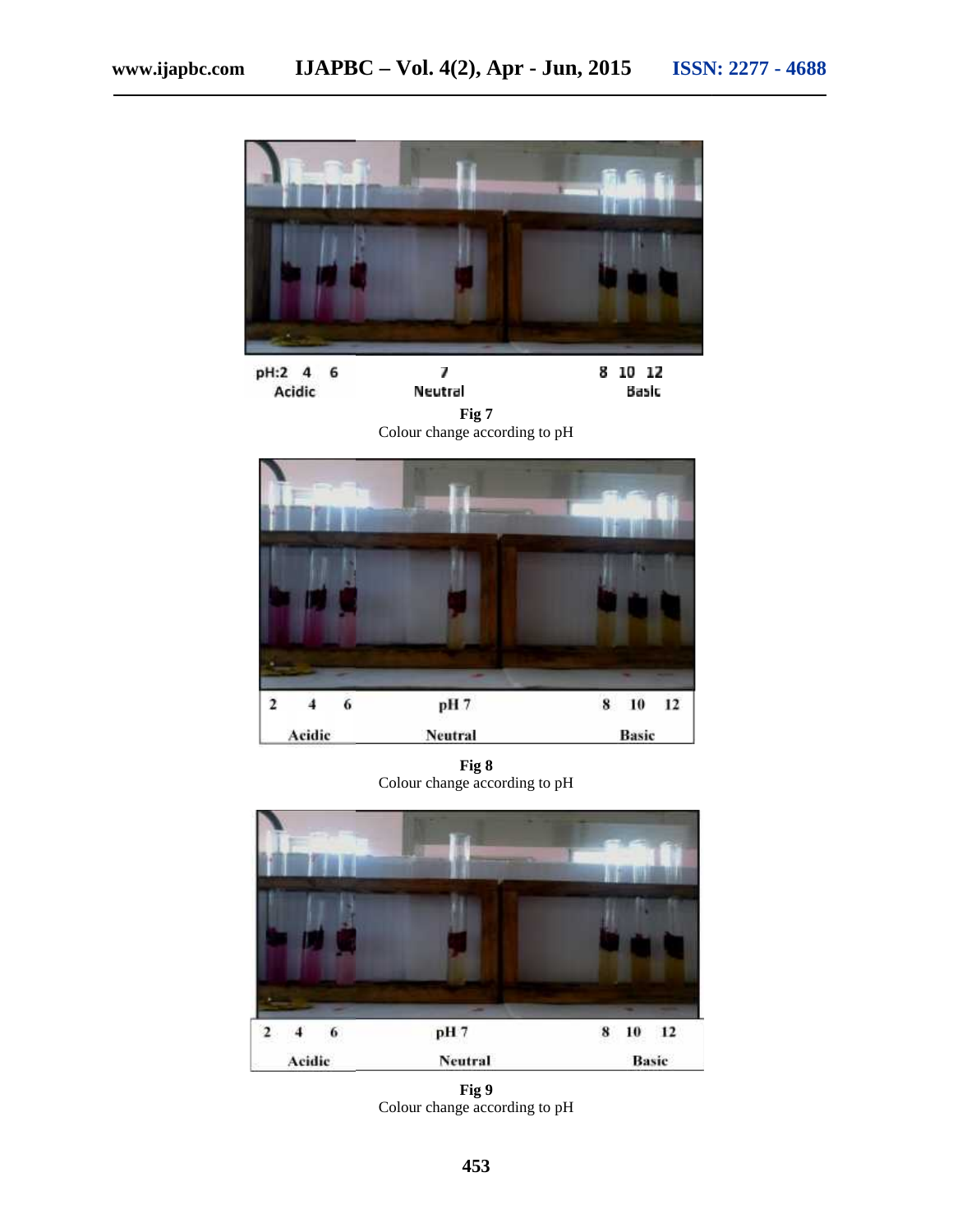

**Fig 10** Change in colour intensity according to concentration



**Fig 11** Change in colour intensity according to concentration



**Fig 12** Colour change according to pH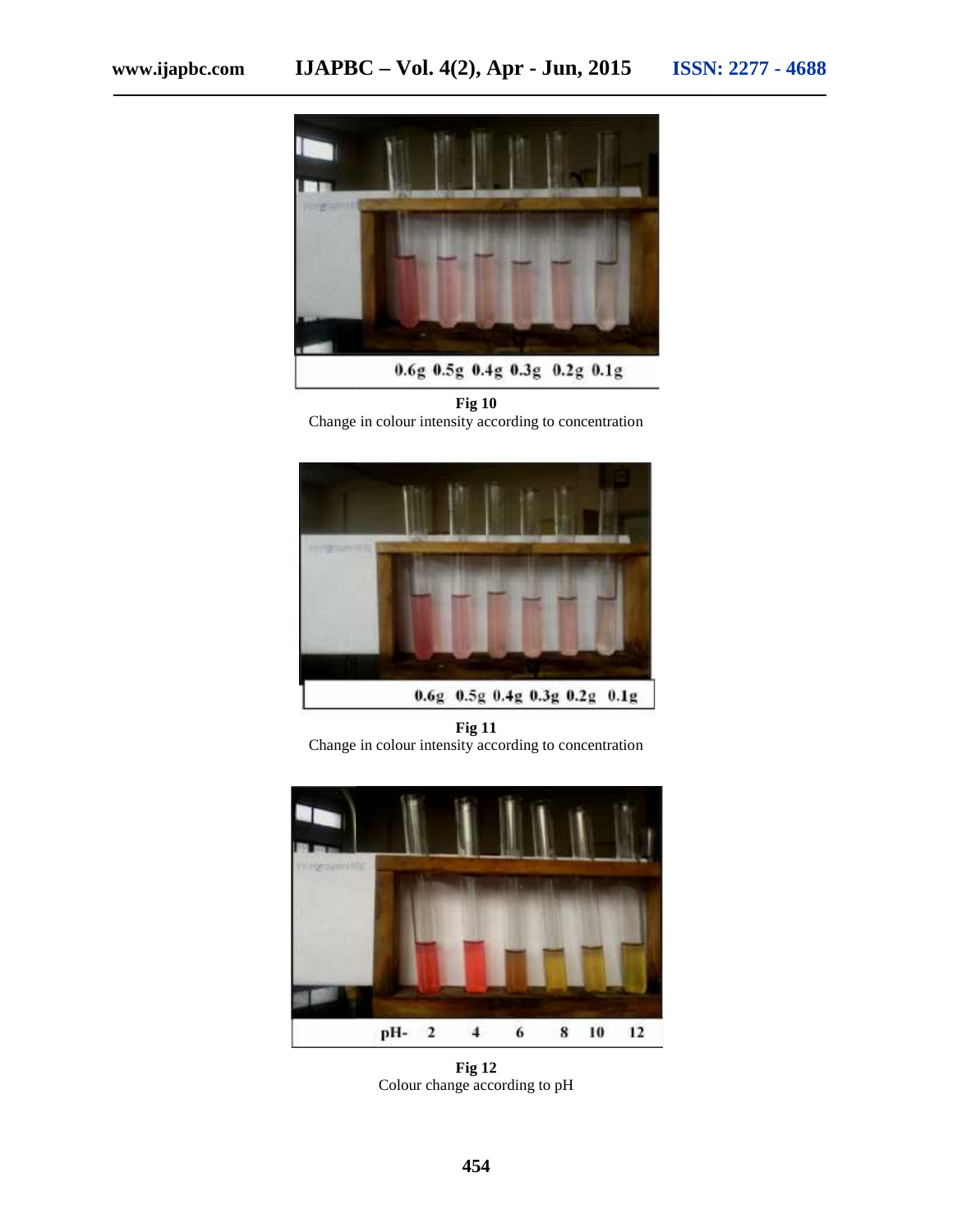

**Fig 13** Colour change according to pH



**Fig 14** Change in colour intensity according to concentration



**Fig 15** Change in colour intensity according to concentration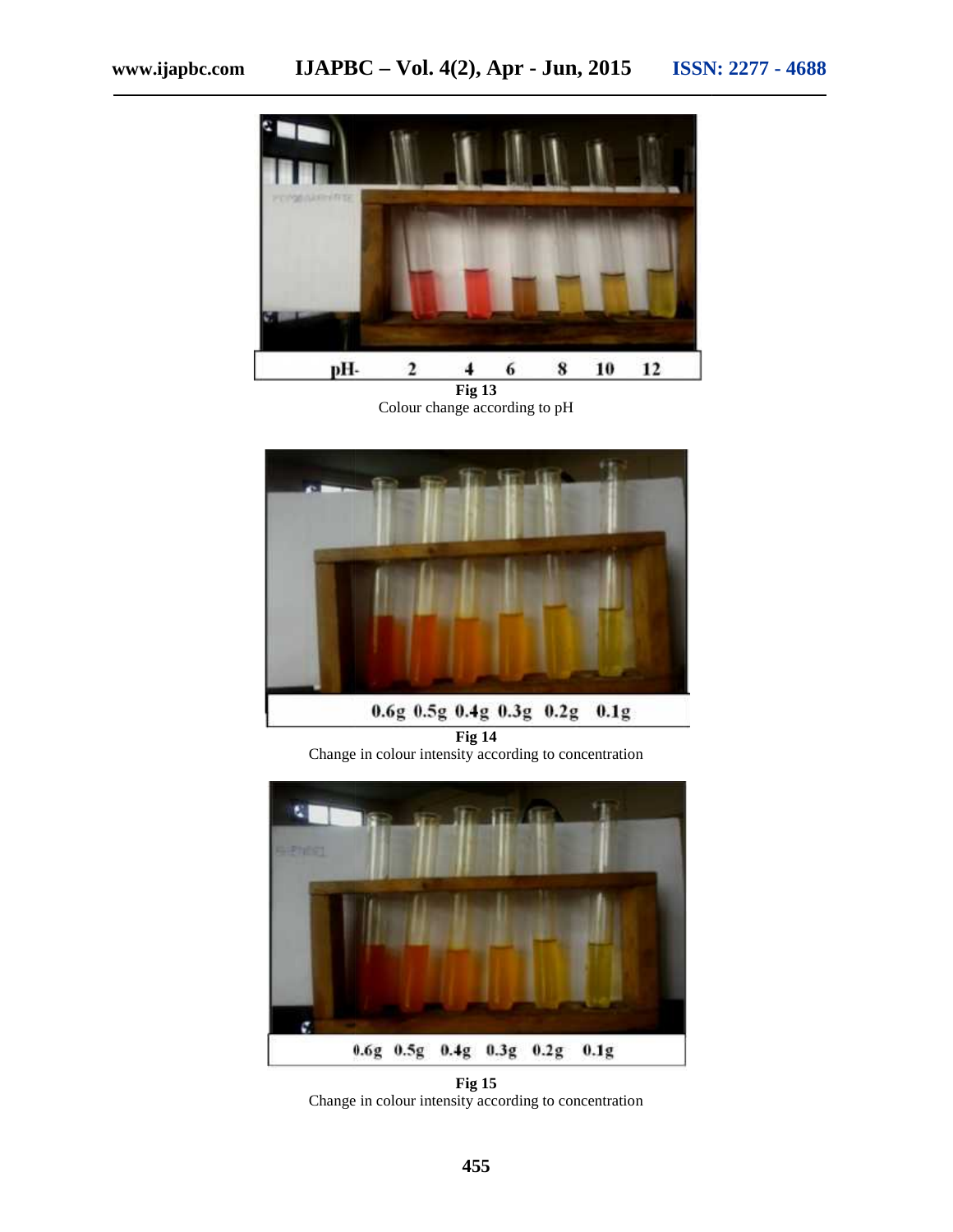

**Fig 16** Change in colour intensity according to concentration

#### **OBSERVATION FOR SHENDRI SEEDS**

Figures 14,15,16 are representing that the colour intensity was not found in an increasing order after addition of triturated seeds of shendri as 0.1,0.2,0.3,0.4,0.5,0.6 gm in each of the test tubes containing 5 ml of water from right to left.Further this methanolic extract was added dropwise in acid as well as base in two separate test-tubes.But there was no significant colour change according to pH.Therefore it was not used for titration as an indicator. Change in colour intensity active **SHENDRI SEEDS**<br>
15,15,16 are representing that the colour<br>
16 and the colour<br>
16 and in an increasing order after<br>
16 of the shendri as<br>
16.4,0.5,0.6 gm in each of the test tubes containing 5 ml of water from right to left.Furth<br>this methanolic extract was added dropwise in acid<br>well as base in two separate test-tubes.But there w<br>no significant colour change according<br>pH.Therefore it was not used f

#### **CONCLUSION**

The results obtained in all the types of acid base titrations lead us to conclude that it may be due to the presence of anthocyanins sharp colour changes, which occurred at end point of titrations. At the end point it is observed that *Mirabilis Jalapa*,*Punica granatum* methanolic extract can be used as an indicator in all types of acid base titrations because of its economic, simple, accurate and precise. But the extract of Bixa orellana seeds cannot be used as an extract of Bixa orellana seeds cannot be used as an indicator, as it does not show any colour change according to the pH. f anthocyanins sharp colour changes,<br>red at end point of titrations. At the end<br>observed that *Mirabilis Jalapa*, *Punica*<br>methanolic extract can be used as an<br>all types of acid base titrations because of

#### **ACKNOWLEDGEMENT**

We take this opportunity to acknowledge my sincere thanks to our respected Dr. R.Y.Patil, Principal and all the members of the staff, Pune District Education Association's Shankarrao Ursal Pharmaceutical Sciences & Research Center, Kharadi ,District: Pune, Taluka : Haveli, State: Maharashtra, : Pin code: 411014,India for kindly guiding me. College of

#### **REFERENCES**

- 1. Pushpa Jain et al, Flower Sap: A Natural Resource as Indicator in Acidimetry and Alkalimetry. International Journal of ChemTech Research, 2012; 4(4):1619-1622.
- 2. Sharmila Shaik et al., Phytochemical And Pharmaclogical Studies Of Mirabilis Jalapa.Linn. International Journal Of Pharmacy & Technology, 2012; 4(2):2075-2084.
- 3. Navin.R.Raj et al, Isolation of herbal acid-base indicator from the seeds of *Punica granatum.* Journal of Chemical and Pharmaceutical Research, 2011; 3(2):168-171. 2011; & Technology, 2012; 4(2):2075-2084.<br>Navin.R.Raj et al, Isolation of herbal<br>indicator from the seeds of *Punica*
- 4. Akshatha Venugopalan et al,Food, Ethanobotanical And Diversified Applications Of *Bixa Orellana* L: A Scope For Its *Orellana*Improvement Through Biotechnological Mediation ,Indian Journal of Fundamental and Applied Life Sciences, 2011; 1 (4):9-31. me that colour and all Fluxiver Sape Jaim and the colour Sape A Natural<br>mereasing order after Resource as Indicator in Acidimetry and<br>ds of shendri as Alkalimetry, International Journal of ChemTech<br>acach of the test tubes Journal of Fu<br>ces, 2011; 1 (4<br>ara Nogueira Change in colour intensity according to concentration<br>
IDRI SEEDS<br>
INSIGENTS REFERENCES<br>
Increasing order after<br>
Increasing order after<br>
Resource as Indicator in Acidimetry and<br>
Increasing order after<br>
Resource as Indicat
	- 5. Gessilda de Alcantara Nogueira de Melo et al, Antilipemic activity of ethanolic and hexane extracts from seeds of *Bixa orellana* Linn*.* in *orellana* hyperlipidemic rats. Journal of Medicinal Plants Research, 2013;7(4):165-169.<br>D.P. Belsare, A.S. D.
	- 6. D.P. Belsare, A.S. Dhake. Inorganic hyperlipidemic rats. Journal of Medicinal Plants<br>Research, 2013;7(4):165-169.<br>D.P. Belsare, A.S. Dhake. Inorganic<br>Pharmaceutical Chemistry (Practical) ISBN: 978-81-88739-62-2 Career Publications: Pg No:41-43.
	- 7. J Mendhan, RC Denney, JD Barnes, MJ J Thomas, VOGEL'S textbook of quantitative chemical analysis, Vth edition, Longman scientific and technical, New York,1989:Pg No:262-280